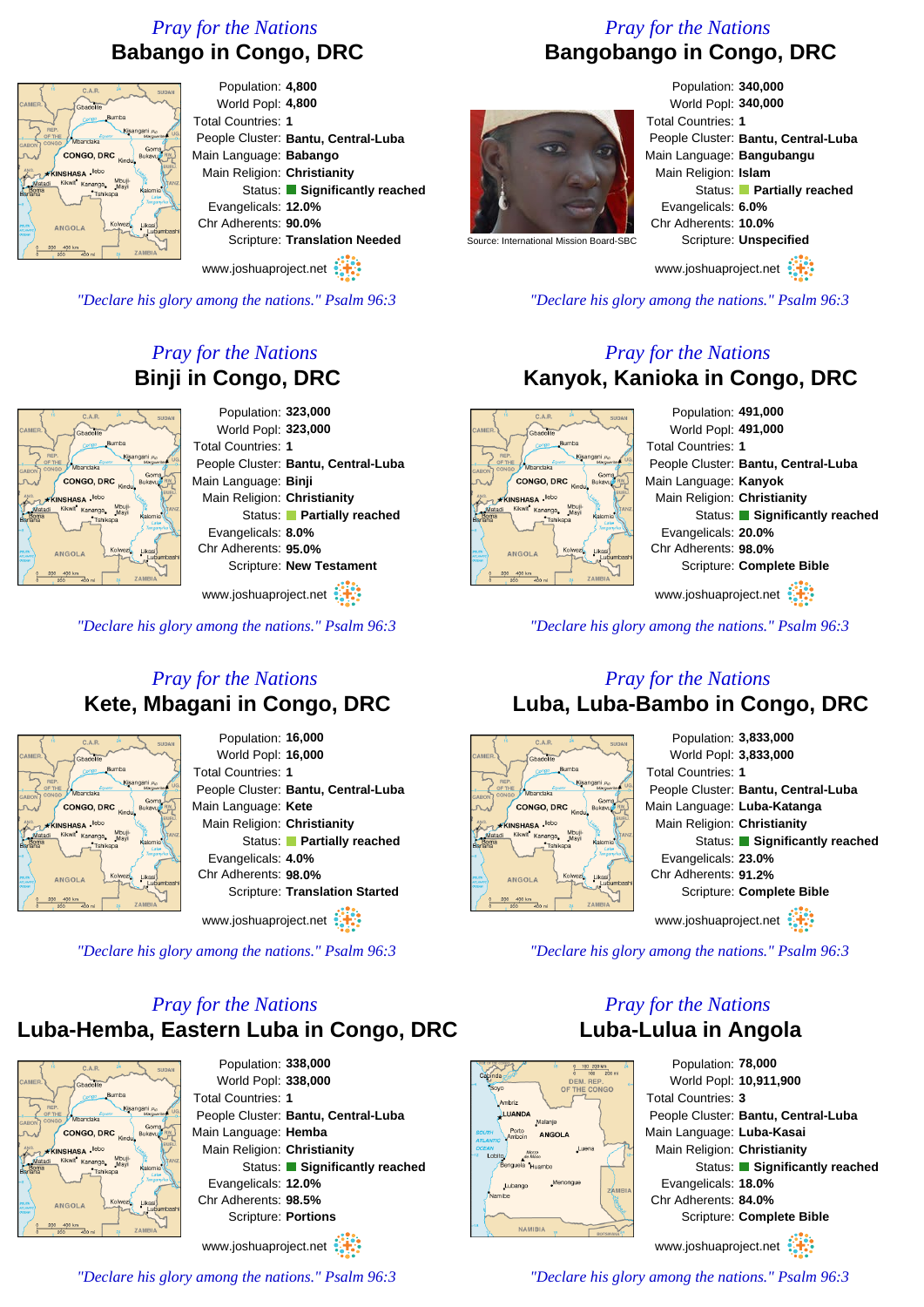## *Pray for the Nations* **Luba-Lulua, Western Luba in Congo, DRC**

#### Population: **10,828,000** World Popl: **10,911,900** Total Countries: **3** People Cluster: **Bantu, Central-Luba** Main Language: **Luba-Kasai** CONGO DRC Main Religion: **Christianity** enne Status: **Significantly reached** Evangelicals: **19.0%** Chr Adherents: **86.1%** Scripture: **Complete Bible**

www.joshuaproject.net

*"Declare his glory among the nations." Psalm 96:3*

## *Pray for the Nations* **Lunda, Luapula in Zambia**



www.joshuaproject.net

*"Declare his glory among the nations." Psalm 96:3*

### *Pray for the Nations* **Lwalwa in Congo, DRC**



Population: **94,000** World Popl: **120,000** Total Countries: **2** People Cluster: **Bantu, Central-Luba** Main Language: **Lwalu** Main Religion: **Christianity** Status: **Partially reached** Evangelicals: **6.0%** Chr Adherents: **99.5%** Scripture: **Translation Started**

www.joshuaproject.net :

*"Declare his glory among the nations." Psalm 96:3*

## *Pray for the Nations* **Ruund, Kambove Lunda in Congo, DRC**



Population: **285,000** World Popl: **542,000** Total Countries: **2** People Cluster: **Bantu, Central-Luba** Main Language: **Ruund** Main Religion: **Christianity** Status: **Significantly reached** Evangelicals: **18.0%** Chr Adherents: **96.0%** Scripture: **Complete Bible** www.joshuaproject.net

*"Declare his glory among the nations." Psalm 96:3*

### *Pray for the Nations* **Luba-Lulua in United States**



Population: **5,900** World Popl: **10,911,900** Total Countries: **3** People Cluster: **Bantu, Central-Luba** Main Language: **Luba-Kasai** Main Religion: **Christianity** Status: **Significantly reached** Evangelicals: **19.0%** Chr Adherents: **86.0%** Scripture: **Complete Bible**

www.joshuaproject.net

*"Declare his glory among the nations." Psalm 96:3*

### *Pray for the Nations* **Lwalwa in Angola**



*"Declare his glory among the nations." Psalm 96:3*

#### *Pray for the Nations* **Ruund, Northern Lunda in Angola**



*"Declare his glory among the nations." Psalm 96:3*

### *Pray for the Nations* **Salampasu, Bakwaluntu in Congo, DRC**



*"Declare his glory among the nations." Psalm 96:3*